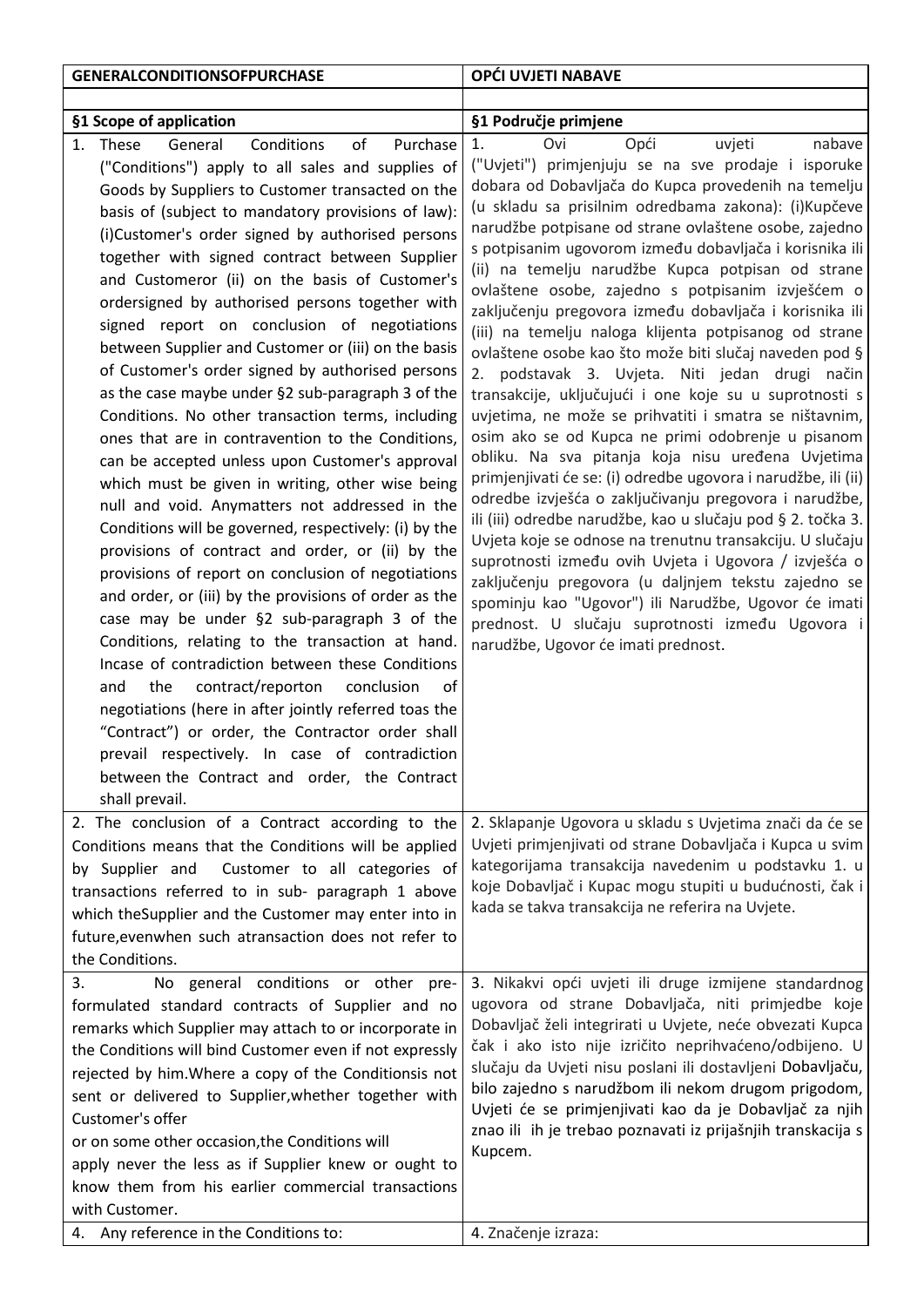| a) "Conditions" is a reference to these<br>General Conditions of Purchase,<br>b) "Customer" is a reference to a company from the<br>Kronospan organization which transacted or plans to<br>transact with Supplier,<br>c) "Supplier" is a reference to a supplier, seller or<br>service provider who is engaged in the business or<br>profession of providing services or making sales,<br>supplies, etc.,<br>d) "Goods" is a reference to goods,<br>materials, rawmaterials, parts, prefabricates, products,<br>devices, software, services etc.<br>purchased<br>by<br>Customerin course of his business and supplied by<br>Suppliers. | a) "Uvjeti" se odnosi na Opće uvjete nabave,<br>b) "Kupac" se odnosi na tvrtke iz Kronospan organizacije<br>koja želi ili namjerava obavljati transakcije s<br>dobavljačem,<br>c) "Dobavljač" se odnosi na Dobavljača, prodavača ili<br>davatelja usluga koji je angažiran u poslu ili struci<br>pružanja usluga ili prodaji, zalihe, itd,<br>d) "Roba" se odnosi na robu, materijal, sirovinu,<br>dijelove, sastavne dijelove, proizvode, uređaje, softver,<br>usluge itd. kupljene od strane Kupca u njegovom<br>poslovanju i dostavljene od strane dobavljača. |
|----------------------------------------------------------------------------------------------------------------------------------------------------------------------------------------------------------------------------------------------------------------------------------------------------------------------------------------------------------------------------------------------------------------------------------------------------------------------------------------------------------------------------------------------------------------------------------------------------------------------------------------|-------------------------------------------------------------------------------------------------------------------------------------------------------------------------------------------------------------------------------------------------------------------------------------------------------------------------------------------------------------------------------------------------------------------------------------------------------------------------------------------------------------------------------------------------------------------|
| §2 Orders                                                                                                                                                                                                                                                                                                                                                                                                                                                                                                                                                                                                                              | §2 Narudžbe                                                                                                                                                                                                                                                                                                                                                                                                                                                                                                                                                       |
| 1. Goods may be purchased only on the basis of a<br>written order signed by authorised persons and<br>Contract between Supplier and Customer.                                                                                                                                                                                                                                                                                                                                                                                                                                                                                          | može<br>Roba<br>kupiti<br>1.<br>samo<br>se<br>na<br>temelju pisane Narudžbe potpisane od strane ovlaštene<br>osobe i Ugovora između Dobavljača i Kupca.                                                                                                                                                                                                                                                                                                                                                                                                           |
| 2. Supplier must accept each order by confirming it<br>in writing within 5 days from receipt. In the absence<br>of such confirmation within such time, the order will be<br>considered by Customer to be tacitly accepted upon<br>the terms there in specified.                                                                                                                                                                                                                                                                                                                                                                        | prihvatiti<br>Dobavljač<br>svaku<br>narudžbu<br>2.<br>mora<br>potvrđujući je u pisanom obliku u roku od 5 dana od<br>dana primitka. U nedostatku takve potvrde po isteku<br>roka, Kupac će smatrati da su prešutno prihvaćeni uvjeti<br>navedeni na narudžbi.                                                                                                                                                                                                                                                                                                     |
| 3. In the absence of a Contract, an Customer's order<br>signed by authorised persons is an offer (valid for such<br>time as therein indicated) under the Trade Act and<br>may be accepted by Supplier in whole<br>as such<br>without any changes or reservations. Anychange or<br>addition to any provision of an order will be deemed a<br>counteroffer. Any changes to an order must be<br>expressly confirmed in writing by both Customer and<br>Supplier.                                                                                                                                                                          | 3. U slučaju nedostatka Ugovora, Kupčeva narudžba<br>potpisana od strane ovlaštene osobe je i ponuda (vrijedi<br>za navedeno vrijeme) sukladno Zakonu o obveznim<br>odnosima i kao takva može biti prihvaćena od strane<br>dobavljača u cijelosti, bez ikakvih promjena ili<br>rezervacije. Svaka promjena ili dopuna bilo koje<br>odredbe narudžbe smatrat će se protuponudom. Sve<br>promjene naloga moraju biti izričito potvrđene u<br>pisanom obliku od strane Kupca i Dobavljača.                                                                           |
| 4. Any invoice by Supplier for his supplies must quote<br>Customer's order number. In the absence of such order<br>number, Customer may consider that the Goods<br>specified in the invoice have not been ordered and may<br>reject the mor with hold payment until Supplier<br>demonstrates (e.g.by showing the order) the basis on<br>which the Goods were supplied.<br>5. In the case of service orders, Supplier must collect<br>from Customer's site any waste generated by the work,                                                                                                                                             | 4. Sve fakture koje Dobavljač izdaje na sebi moraju imati<br>broj Narudžbe. U slučaju da na fakturi nema broja<br>Narudžbe, kupac može Smatrati da Roba nije naručena i<br>može odbiti fakturu ili zadržati plaćanje dok Dobavljač ne<br>dokaže (npr.prikaže Narudžbu) po kojoj je osnovi Roba<br>isporučena.<br>5. U slučaju Narudžbi servisnih usluga, dobavljač<br>mora počistiti kod Kupca bilo koji otpad koji nastaje                                                                                                                                       |
| as per applicable provisions of law.                                                                                                                                                                                                                                                                                                                                                                                                                                                                                                                                                                                                   | radom.                                                                                                                                                                                                                                                                                                                                                                                                                                                                                                                                                            |
| §3 Deliveries of Goods                                                                                                                                                                                                                                                                                                                                                                                                                                                                                                                                                                                                                 | §3 Isporuka Robe                                                                                                                                                                                                                                                                                                                                                                                                                                                                                                                                                  |
| 1. The delivery date shall be as indicated in the order.<br>An order may provide for delivery of Goods on<br>Customer's call. With out prejudice to the liability to<br>pay any contractual penalties or damages under sub-<br>paragraph 5 below, Supplier must give Customer<br>aprompt notice of any situation that can affect the<br>timeliness of any delivery of Goods.<br>2. In case that on purchase order fixed date of delivery<br>is stated, no early delivery of Goods is possible unless                                                                                                                                   | 1. Datum isporuke mora biti kako je navedeno u<br>narudžbi. Narudžba se može izdati za isporuku robe na<br>poziv Kupca. Ne dovodeći u pitanje obveze plaćanja bilo<br>kakve ugovorne kazne ili naknade štete sukladno<br>podstavku 5. u nastavku, Dobavljač mora Kupcu dati<br>hitnu obavijest o bilo kojoj situaciji koja može utjecati na<br>pravodobnost isporuke Robe.<br>2. U slučaju da je na narudžbenici naveden fiksni<br>datum isporuke, preuranjena isporuka robe je moguća                                                                            |
|                                                                                                                                                                                                                                                                                                                                                                                                                                                                                                                                                                                                                                        | samo uz prethodnu pisanu suglasnost Kupca. Za ranije                                                                                                                                                                                                                                                                                                                                                                                                                                                                                                              |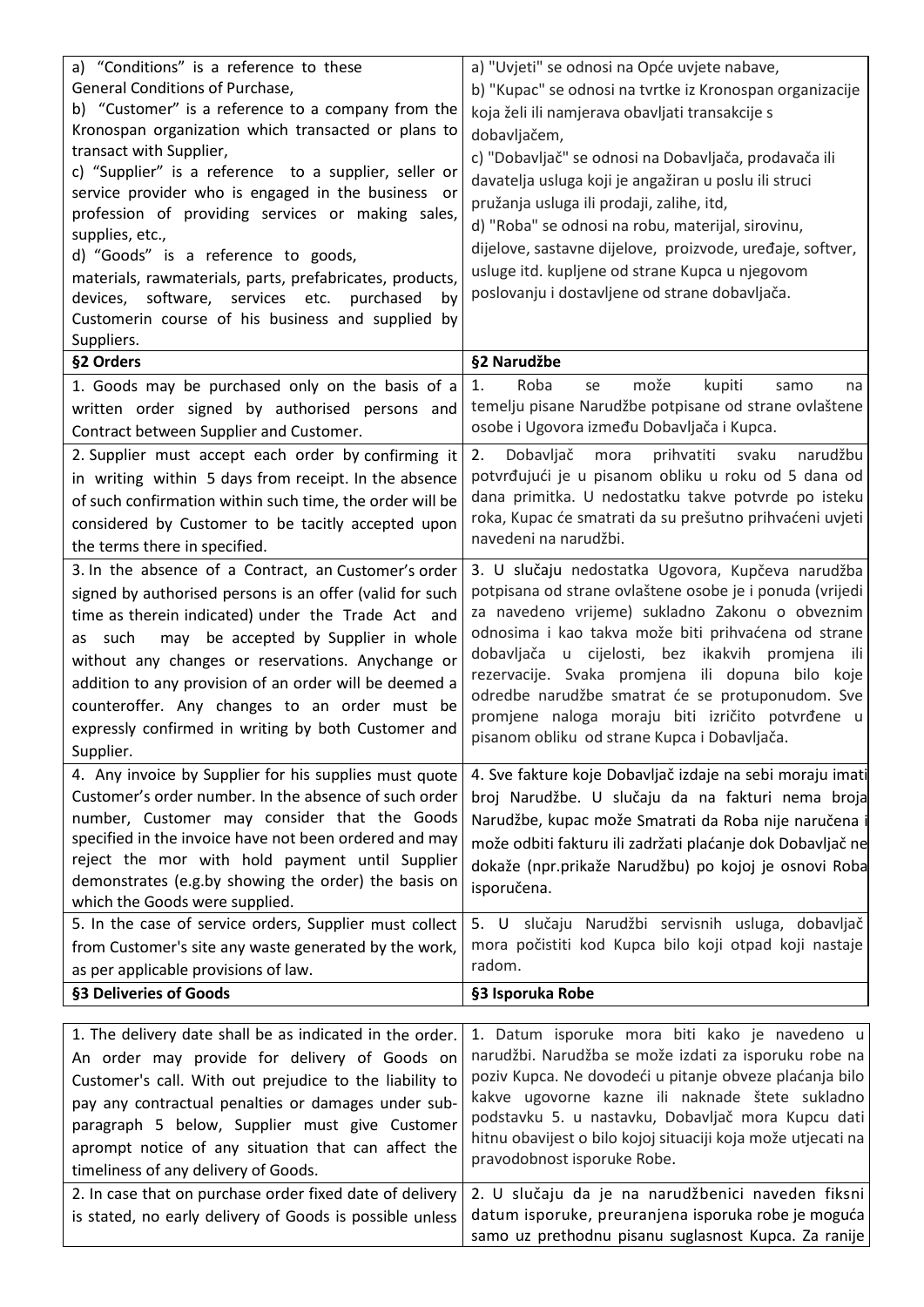| upon Customer's priorwritten approval. For an early<br>delivery, the payment time is counted from the<br>delivery date indicated in the order.                                                                                                                                                                                                                                                                                                                                                                                                                                                                                                  | isporuke, vrijeme plaćanja računa se od datuma<br>isporuke navedenog u Narudžbi.                                                                                                                                                                                                                                                                                                                                                                                                                                                                                                                                                                                                                   |
|-------------------------------------------------------------------------------------------------------------------------------------------------------------------------------------------------------------------------------------------------------------------------------------------------------------------------------------------------------------------------------------------------------------------------------------------------------------------------------------------------------------------------------------------------------------------------------------------------------------------------------------------------|----------------------------------------------------------------------------------------------------------------------------------------------------------------------------------------------------------------------------------------------------------------------------------------------------------------------------------------------------------------------------------------------------------------------------------------------------------------------------------------------------------------------------------------------------------------------------------------------------------------------------------------------------------------------------------------------------|
| 3. Goods are delivered at Supplier's risk and cost.                                                                                                                                                                                                                                                                                                                                                                                                                                                                                                                                                                                             | 3. Roba se isporučuje na rizik i trošak Dobavljača.                                                                                                                                                                                                                                                                                                                                                                                                                                                                                                                                                                                                                                                |
| Delivery of Goods will be received in Customer's ware                                                                                                                                                                                                                                                                                                                                                                                                                                                                                                                                                                                           | Isporučena robe bit će primljena u skladište Kupca koje                                                                                                                                                                                                                                                                                                                                                                                                                                                                                                                                                                                                                                            |
| house which is open on business days from 7:30 a.m.                                                                                                                                                                                                                                                                                                                                                                                                                                                                                                                                                                                             | je otvoreno radnim danom od 7:30 do 14:30 (osim u                                                                                                                                                                                                                                                                                                                                                                                                                                                                                                                                                                                                                                                  |
| to 2:30 p.m. (excluding emergencies, to be determined                                                                                                                                                                                                                                                                                                                                                                                                                                                                                                                                                                                           | hitnim slučajevima, koje određuje Kupac). Rizik od                                                                                                                                                                                                                                                                                                                                                                                                                                                                                                                                                                                                                                                 |
| by the Customer). The risk of accidental loss of or                                                                                                                                                                                                                                                                                                                                                                                                                                                                                                                                                                                             | slučajnog gubitka ili oštećenja robe prelazi na Kupca po                                                                                                                                                                                                                                                                                                                                                                                                                                                                                                                                                                                                                                           |
| damage to Goods passes to Customer on signature of                                                                                                                                                                                                                                                                                                                                                                                                                                                                                                                                                                                              | potpisu prijema isporuke ili u slučaju nabave postrojenja                                                                                                                                                                                                                                                                                                                                                                                                                                                                                                                                                                                                                                          |
| delivery receiptor, in the case of plant or machinery,                                                                                                                                                                                                                                                                                                                                                                                                                                                                                                                                                                                          | ili strojeva, pri puštanju u rad ili na datum pisane                                                                                                                                                                                                                                                                                                                                                                                                                                                                                                                                                                                                                                               |
| on commissioning or on the date of written                                                                                                                                                                                                                                                                                                                                                                                                                                                                                                                                                                                                      | potvrde o prihvaćanju potpisane od strane predstavnika                                                                                                                                                                                                                                                                                                                                                                                                                                                                                                                                                                                                                                             |
| confirmation of acceptance by representatives of                                                                                                                                                                                                                                                                                                                                                                                                                                                                                                                                                                                                | Kupca i Dobavljača. U slučaju Robe koja se važe, težina                                                                                                                                                                                                                                                                                                                                                                                                                                                                                                                                                                                                                                            |
| Customer and Supplier. In the event of complaints as to                                                                                                                                                                                                                                                                                                                                                                                                                                                                                                                                                                                         | robe će se odrediti pomoću vage Kupca. Dobavljač je                                                                                                                                                                                                                                                                                                                                                                                                                                                                                                                                                                                                                                                |
| weight, the weight of the Goods will be determined                                                                                                                                                                                                                                                                                                                                                                                                                                                                                                                                                                                              | isključivo odgovoran za posljedice nepravilne otpreme ili                                                                                                                                                                                                                                                                                                                                                                                                                                                                                                                                                                                                                                          |
| using Customer's weigh. Supplier is solely responsible                                                                                                                                                                                                                                                                                                                                                                                                                                                                                                                                                                                          | nepotpunosti prijevoznih isprava. Kupac ima pravo                                                                                                                                                                                                                                                                                                                                                                                                                                                                                                                                                                                                                                                  |
| for the consequences of improper preparation or                                                                                                                                                                                                                                                                                                                                                                                                                                                                                                                                                                                                 | naplatiti Dobavljaču za bilo koji dokumentirani trošak                                                                                                                                                                                                                                                                                                                                                                                                                                                                                                                                                                                                                                             |
| incompleteness of transport documents. Customer is                                                                                                                                                                                                                                                                                                                                                                                                                                                                                                                                                                                              | koji proizlazi iz neispravne ili nepotpune transportne                                                                                                                                                                                                                                                                                                                                                                                                                                                                                                                                                                                                                                             |
| entitled to charge Supplier for any documented costs                                                                                                                                                                                                                                                                                                                                                                                                                                                                                                                                                                                            | dokumentacije.                                                                                                                                                                                                                                                                                                                                                                                                                                                                                                                                                                                                                                                                                     |
| resulting from in appropriate<br>transport documents.                                                                                                                                                                                                                                                                                                                                                                                                                                                                                                                                                                                           |                                                                                                                                                                                                                                                                                                                                                                                                                                                                                                                                                                                                                                                                                                    |
| 4. Goods will be delivered on DAP (INCOTERMS<br>2010) basis to the delivery destination specified in the<br>order or to Customer's place of business if Customer<br>does not specify a different delivery destination.                                                                                                                                                                                                                                                                                                                                                                                                                          | će<br>biti<br>isporučena<br>Roba<br><b>DAP</b><br>4.<br>po<br>osnovi<br>(INCOTERMS 2010) do odredišta isporuke navedenog u<br>Narudžbi ili do sjedišta Kupca ako nije drugačije<br>navedeno na Narudžbi.                                                                                                                                                                                                                                                                                                                                                                                                                                                                                           |
| 5. In the event of delayed delivery, Supplier will pay<br>Customer a contractual penalty at 1% of netorder value<br>per each day started of the delay, but no more than<br>15% of netorder value. If Customer incurs a loss due<br>to a delay in delivery of Goods, Customer may rely on<br>the general rules of law to seek damages, without<br>prejudice of the agreed delay penalty. Customer may<br>seek damages from Supplier both for actual (direct)<br>damages, including lost benefits or profits, and for<br>incidental or consequential (indirect) damages, arising<br>in connection with a delayed delivery or defects of<br>Goods. | 5. U slučaju kašnjenja isporuke Robe,<br>dobavljač<br>će platiti Korisniku ugovornu kaznu od 1% neto vrijednosti<br>narudžbe za svaki dan kašnjenja, ali ne više od 15% neto<br>ukupne vrijednosti narudžbe. Ako Kupac snosi gubitak<br>zbog kašnjenja isporuke robe, Kupac može temeljem<br>Zakona o obveznim odnosima potraživati naknadu štete<br>do njenog punog iznosa, bez obzira na ugovorenu<br>ugovornu kaznu. Kupac može tražiti naknadu štete od<br>Dobavljača i za običnu<br>štetu (umanjenje imovine) i<br>izgubljenu korist (sprečavanje povećanja imovine), kao i za<br>sporedne ili posljedične (neizravne) štete, nastale u vezi s<br>kašnjenjem isporuke ili nedostataka na Robi |
| 6. If the delay in delivering any Goods is more than 7<br>days, Customers hall have the right of with draw alfrom<br>the order with outgranting an additional period and<br>with out losing his right to claim contractual penalty or<br>damages under sub-paragraph 5. Customer may so<br>cancel an order within 5 business days, starting with<br>the 8th day of delivery delay.                                                                                                                                                                                                                                                              | 6. Ako je<br>kašnjenje<br>u isporuci<br>bilo<br>koje<br>robe<br>više od 7 dana, Kupac ima pravo otkazati Narudžbu bez<br>davanja dodatnog roka i bez da izgubi pravo primijeniti<br>ugovornu kaznu ili naknadu štete prema podstavku 5.<br>Klijent može otkazati Narudžbu u roku od 5 radnih dana<br>koji počinje teći osmog dana kašnjenja isporuke.                                                                                                                                                                                                                                                                                                                                              |
| 7. Together with Goods, Supplier                                                                                                                                                                                                                                                                                                                                                                                                                                                                                                                                                                                                                | 7. Zajedno s Robom, Dobavljač će dostaviti Kupcu svu                                                                                                                                                                                                                                                                                                                                                                                                                                                                                                                                                                                                                                               |
| will deliver to                                                                                                                                                                                                                                                                                                                                                                                                                                                                                                                                                                                                                                 | dokumentaciju propisanu zakonom, kao što su upute na                                                                                                                                                                                                                                                                                                                                                                                                                                                                                                                                                                                                                                               |
| Customer all document required by law, such as                                                                                                                                                                                                                                                                                                                                                                                                                                                                                                                                                                                                  | hrvatskom jeziku, certifikate, sigurnosne certifikate,                                                                                                                                                                                                                                                                                                                                                                                                                                                                                                                                                                                                                                             |
| instructions in Croatian language, certificates, safety                                                                                                                                                                                                                                                                                                                                                                                                                                                                                                                                                                                         | potvrde o podrijetlu, ateste, rezervni popis dijelova                                                                                                                                                                                                                                                                                                                                                                                                                                                                                                                                                                                                                                              |
| certifications, certificates of origin, attestations, spare                                                                                                                                                                                                                                                                                                                                                                                                                                                                                                                                                                                     | suglasnosti koje se odnose na robu. Kupac može naplatiti                                                                                                                                                                                                                                                                                                                                                                                                                                                                                                                                                                                                                                           |
| part list and approvals relating to Goods. Customer                                                                                                                                                                                                                                                                                                                                                                                                                                                                                                                                                                                             | Dobavljaču za bilo koji dokumentirani trošak nastao kao                                                                                                                                                                                                                                                                                                                                                                                                                                                                                                                                                                                                                                            |
| may charge Supplier for any documented costs                                                                                                                                                                                                                                                                                                                                                                                                                                                                                                                                                                                                    | posljedica nedostatka robe. Iako nije navedeno u                                                                                                                                                                                                                                                                                                                                                                                                                                                                                                                                                                                                                                                   |
| incurred as are sult of lack there of. Despite not being                                                                                                                                                                                                                                                                                                                                                                                                                                                                                                                                                                                        | dokumentaciji, robe i dokumentacije mora se osigurati u                                                                                                                                                                                                                                                                                                                                                                                                                                                                                                                                                                                                                                            |
| specified on the documentation, the Goods and the                                                                                                                                                                                                                                                                                                                                                                                                                                                                                                                                                                                               | skladu s najvišim standardima i u punom poštivanju                                                                                                                                                                                                                                                                                                                                                                                                                                                                                                                                                                                                                                                 |
| documentation shall be provided incompliance with                                                                                                                                                                                                                                                                                                                                                                                                                                                                                                                                                                                               | važećih propisa.                                                                                                                                                                                                                                                                                                                                                                                                                                                                                                                                                                                                                                                                                   |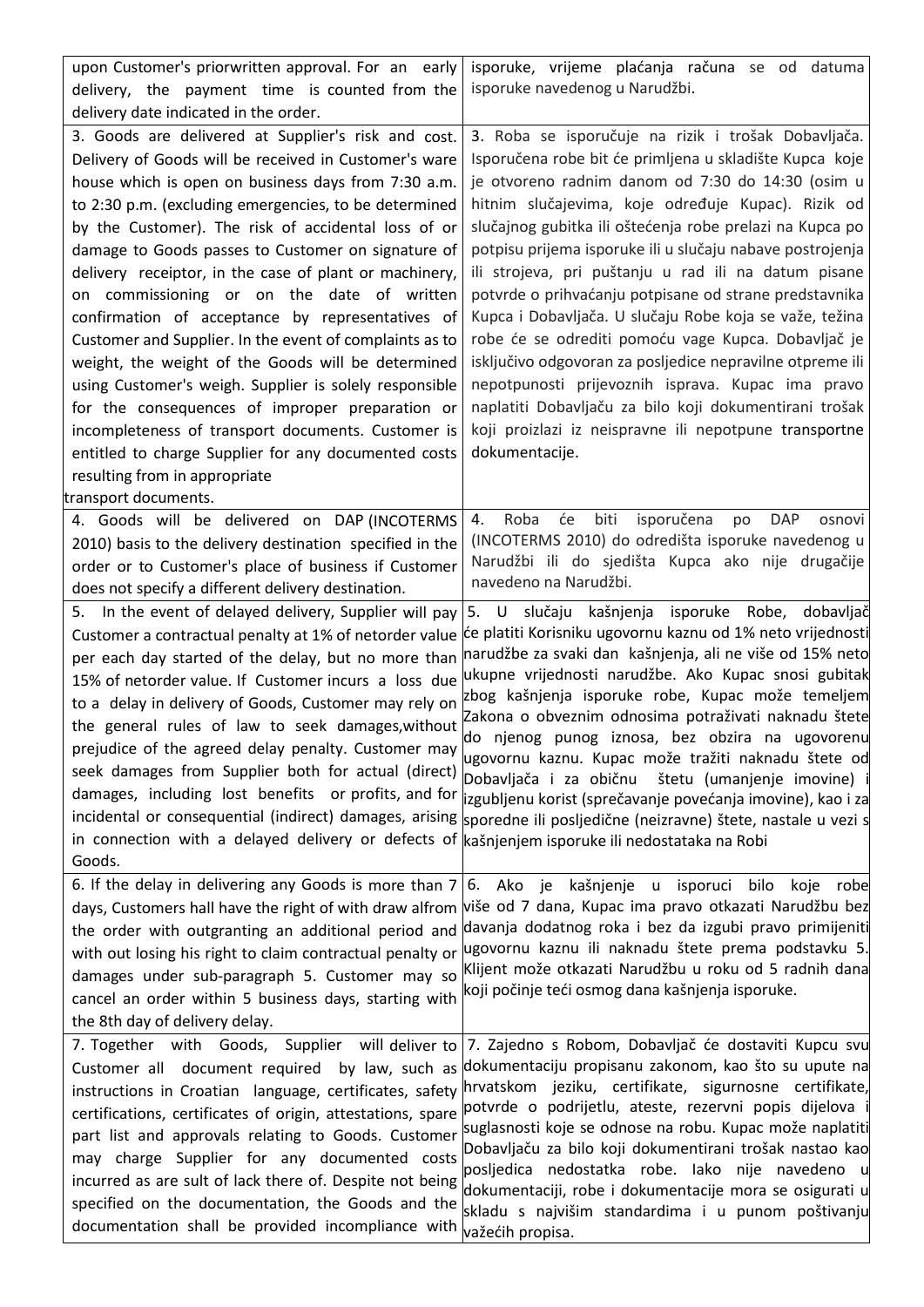| the highest possible standards and in full observance of          |                                                                                                                            |
|-------------------------------------------------------------------|----------------------------------------------------------------------------------------------------------------------------|
| applicable regulations.                                           |                                                                                                                            |
|                                                                   | 8. Goods are not deemed delivered if the documents 8. Roba se ne smatra neisporučenom ako dokumenti                        |
| referred to in sub-paragraph 7 are                                | spomenuti u podstavku 7. nisu isporučeni zajedno s                                                                         |
| not delivered together with the Goods to Customer                 | Robom Kupcu na način da ih Kupac nije u mogućnosti                                                                         |
| in such a way that Customer is able to freely review              | slobodno pregledati.                                                                                                       |
| them.                                                             |                                                                                                                            |
| 9. Supplier will make sure that Goods are delivered in $\vert$ 9. | Dobavljač<br>će<br>pobrinuti<br>da<br>se<br>Roba<br>se                                                                     |
|                                                                   | containers or in standard packaging for such Goods or, lisporučuje u kontejnerima ili u normalnim pakiranjima za           |
| if no standard packaging has been specified, then in              | određenu robu ili ako standard pakiranja nije naveden,                                                                     |
| such packaging as is appropriate to secure and protect            | onda roba mora biti isporučena u takvoj ambalaži da je                                                                     |
| the Goods until the end of the delivery process.                  | prikladno osigurana i zaštićena do kraja procesa isporuke.                                                                 |
| Supplier represents and warrants that his Goods 10.<br>10.        | Dobavljač<br>izjavljuje<br>jamči<br>$\blacksquare$<br>da<br>je<br>njegova                                                  |
| are free of any physical or legal defects, and                    | in Roba bez ikakvih fizičkih ili pravnih nedostataka, a                                                                    |
| do not infringe<br>any third party<br>particular<br>on            | naročito da ne krši bilo koje pravo intelektualnog                                                                         |
| intellectual property rights, including but not limited           | vlasništva treće strane, uključujući, ali ne i ograničavajući                                                              |
| to any copyrights, trademarks, patentsand/orindustrial            | se na autorska prava, zaštitne znakove, patente i / ili<br>dizajn. Dobavljač će, o svom<br>industrijski<br>trošku,         |
| designs. Supplier, at his expense, will indemnify and/or          | nadoknaditi štetu i / ili smatrati se odgovornim prema                                                                     |
| hold harmless Customer for any damages, including                 | Kupcu za bilo kakvu štetu, uključujući izravne i neizravne                                                                 |
| direct and indirect damages, arising in connection with           | štete, nastale u vezi s dostavom neispravne robe.                                                                          |
| delivery of defective Goods.                                      |                                                                                                                            |
| 11. Where Supplier renders any services at Customer's  11.        | Ako<br>Dobavljač<br>vrši<br>Usluge<br>tvrtci<br>u                                                                          |
| site, Supplieris required and liable to comply with all           | Kupca, Dobavljač je dužan i odgovoran u skladu sa svim                                                                     |
| relevant<br>notify the<br>administrative<br>formalities,          | formalnostima, obavijestiti nadležne osobe, pribaviti sve                                                                  |
| authorities, obtain all necessary permits and payall              | potrebne dozvole i platiti sve poreze i doprinose za<br>socijalno osiguranje za osoblje koje obavljanja usluge             |
| taxes and social security contributions due, in                   | unutar lokacije Kupca.                                                                                                     |
| connection with Supplier's personnel performing the               |                                                                                                                            |
| services at Customer's site.                                      |                                                                                                                            |
|                                                                   | 12. Supplier's personnel and subcontractors must <sup>12</sup> . Osoblje Dobavljača i podugovaratelji moraju se            |
| rules<br>comply with<br>and                                       | regulations applicable at uskladiti s pravilima i propisima koji se primjenjuju unutar<br>tvrtke Kupca.                    |
| Customer's site.                                                  |                                                                                                                            |
| 13.                                                               | Customer has the right to delay the forwarding 13. Kupac ima pravo odgoditi isporuku cjelokupne ili dijela                 |
| of all or part of the Goods ordered. In this case, the            | naručene Robe. U tom slučaju, Dobavljač se obvezuje                                                                        |
| Supplier under takes to hold the Goods in it sort hird            | držati robu u svojem skladištu ili skladištu treće strane dok                                                              |
| party storage facilities until he is given the go ahead for       | ne dobije zahtjev za isporuku. Gore navedeno neće<br>predstavljati nikakav trošak za Kupca za prvih 30 dana;               |
| delivery. The above shall not constitute any cost for             | nakon ovog razdoblja stranke će postići sporazum o                                                                         |
| Customer for the first 30 days; after such period the             | troškovima pohrane u skladištu Dobavljača ili skladištu                                                                    |
| parties shall reach an agreement on the expenses for              | treće strane.                                                                                                              |
| storage in the Supplieror third party's facilities.               |                                                                                                                            |
|                                                                   | 14. Should the Goods not meet with the agreed 14. Ako roba ne zadovoljava dogovorene specifikacije,                        |
|                                                                   | specifications, Customer may return the Goods to the Kupac može vratiti robu dobavljaču, na rizik i trošak                 |
| Supplier at theSupplier's risk and expense or may                 | Dobavljača ili može obavijestiti Dobavljača da se roba<br>odbacuje nakon čega će Roba biti uskladištena na trošak          |
| notify the Supplier that the Goods are rejected where             | rizik Dobavljača.                                                                                                          |
| upon the Goods shall be stored at the Supplier's risk             |                                                                                                                            |
| and expense.                                                      |                                                                                                                            |
| §4 Warranty, including statutory warranty                         | §4 Jamstva, uključujući zakonske garancije                                                                                 |
|                                                                   | 1. Customer will have all statutory warranty for defects <sup>1</sup> . Kupcu pripadaju sva prava glede zakonske garancije |
| rights in relation to Goods as per applicable law.                | na nedostatke na isporučenu Robu kao i prava temeljem<br>pozitivnih zakonskih propisa.                                     |
|                                                                   | 2. If a complaint is not dealt with within 14 days from 2. Ako se prigovor ne riješi u roku od 14 dana od dana             |
|                                                                   | receipt, Supplier will pay Customer a contractual primitka, Dobavljač će platiti Kupcu ugovornu kaznu od 1%                |
|                                                                   | penalty at 5% of net order value per each week started neto vrijednosti narudžbe za svaki dan kašnjenja počevši            |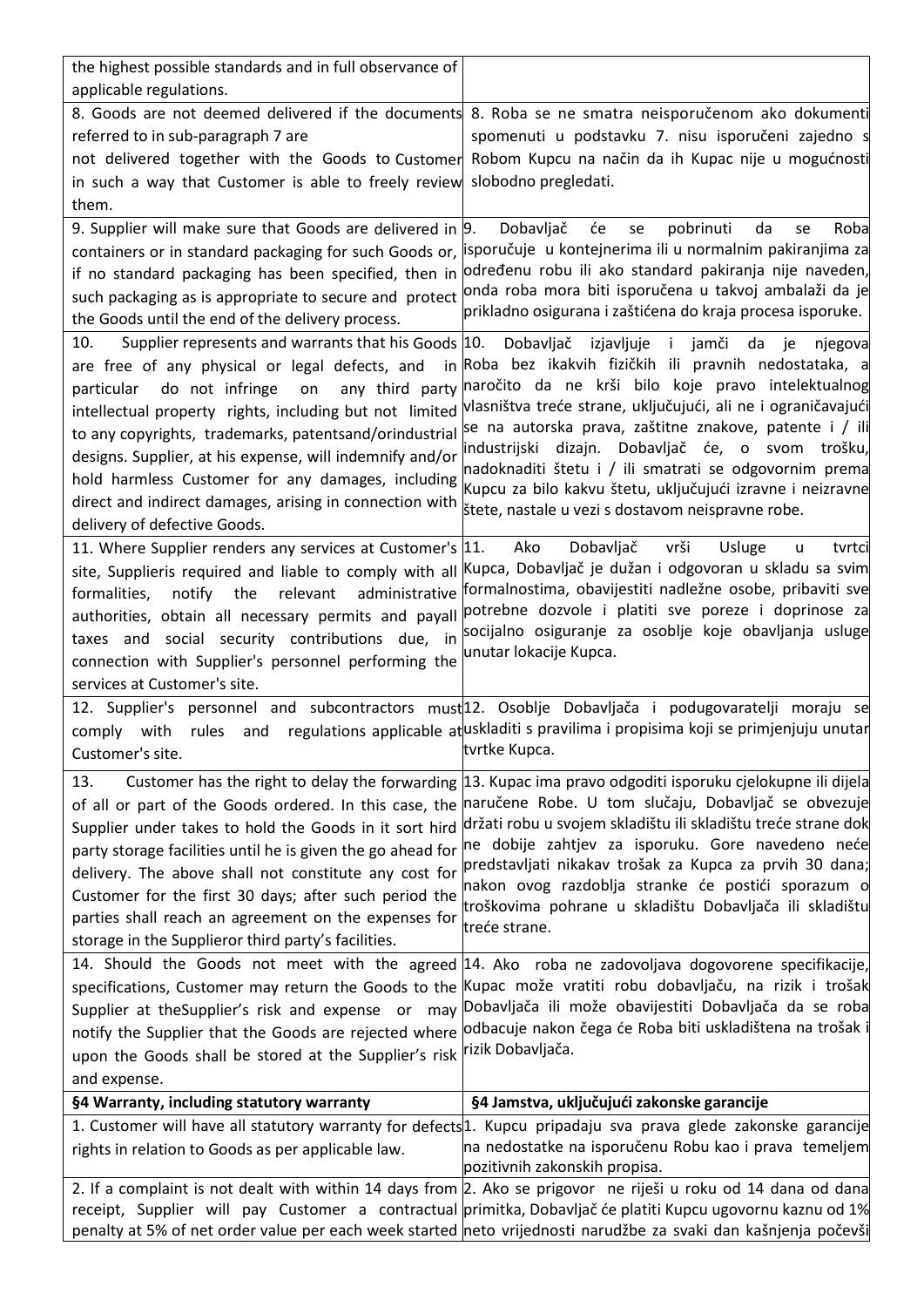| the general rules of law to seek damages without ugovorene kazne.<br>prejudice of the agreed delay penalty.                                                                                                                                                                                                                                                                                                                                                                                                                                                                                                                                                                                                                                                                  | of the complaint processing delay, but no more than od datuma prigovora, ali ne više od 15% neto vrijednosti<br>20% of net order value. If Customer incurs a loss due to narudžbe. Ako Kupac ima gubitak zbog kašnjenja u obradi<br>a delayin complaint processing, Customer may rely on prigovora, Kupac može tražiti naknadu štete, bez obzira na                                                                                                                                                                                                                                                                                                                                                                                                                                                                                                                                                                                                                                                                                                                                                                                                                                                                                                                                                                             |
|------------------------------------------------------------------------------------------------------------------------------------------------------------------------------------------------------------------------------------------------------------------------------------------------------------------------------------------------------------------------------------------------------------------------------------------------------------------------------------------------------------------------------------------------------------------------------------------------------------------------------------------------------------------------------------------------------------------------------------------------------------------------------|---------------------------------------------------------------------------------------------------------------------------------------------------------------------------------------------------------------------------------------------------------------------------------------------------------------------------------------------------------------------------------------------------------------------------------------------------------------------------------------------------------------------------------------------------------------------------------------------------------------------------------------------------------------------------------------------------------------------------------------------------------------------------------------------------------------------------------------------------------------------------------------------------------------------------------------------------------------------------------------------------------------------------------------------------------------------------------------------------------------------------------------------------------------------------------------------------------------------------------------------------------------------------------------------------------------------------------|
| 3.<br>order or Contract, Customer may, with out limitation, Kupac može, bez ograničenja, naplatiti<br>have not been taken back.                                                                                                                                                                                                                                                                                                                                                                                                                                                                                                                                                                                                                                              | In the event of Customer's withdrawal from an 3. U slučaju odustajanja Kupca od narudžbe ili Ugovora,<br>Dobavljaču<br>charge Supplier a fee for the storage of any Goods that naknadu za skladištenje sve Robe koja nije natrag<br>preuzeta.                                                                                                                                                                                                                                                                                                                                                                                                                                                                                                                                                                                                                                                                                                                                                                                                                                                                                                                                                                                                                                                                                   |
| 4.<br>and Supplier provides otherwise, Supplier grants to<br>Customer a quality warranty for the Goods<br>the<br>that have been delivered, for at least 3 years from<br>being released to Customer. Where a supply involves<br>services, Supplier's warranty covers the entire scope of<br>theservices, i.e. both individual materials, devices or<br>subassemblies (even if manufacturer's warranty wa<br>sdifferent) and related incorporation, processing,<br>efect-free Goods. As part of his remedies, Customer Baranciju.<br>may have third parties remedy the defect at Supplier's<br>costand risk, without having to request Supplier to do<br>so. Together with Goods, Supplier will deliver to<br>Customer a warranty certificate to confirm Customer's<br>rights. | Unless an order or Contract between Customer   4. Ako Naružbom ili Ugovorom između Kupca i Dobavljača<br>nije drukčije određeno, Dobavljač daje Kupcu garanciju na<br>kvalitetu Robe koja je isporučena, najmanje 3 godine od<br>isporuke. Ako isporuka uključuje usluge, jamstvo od<br>Dobavljača pokriva cijeli opseg usluga, tj. sve pojedinačne<br>materijale, uređaje ili dijelove (čak i ako je jamstvo<br>proizvođača drugačije) ugradnju, obradu, montažu ili<br>instalacijske radove. Pod garancijom, Kupac može po<br>vlastitom nahođenju zahtijevati da se nedostatak Robe<br>otkloni ili da se isporuči ispravna Roba. Ako se Kupac<br>assembly or installation work. Under the warranty, poziva na jamstvo, Dobavljač mora vratiti neispravnu robu<br>Customer may, a this own discretion, demand that the  iz skladišta Kupca i isporučiti ispravnu Robu. U okviru<br>physical defect of the Goods is remedied or that svojih pravnih lijekova, Kupac može unajmiti treće strane<br>defect-free Goods are delivered. If Customer invokes da otklone nedostatke na trošak i rizik Dobavljača, bez da<br>the warranty, Supplier must take back the defective traži od dobavljača da to učini. Zajedno s Robom,<br>Goods from Customer's ware house and redeliverd Dobavljač će dostaviti Kupcu jamstveni certifikat |
| pursues claims under any of sub-paragraphs 1 to 4.                                                                                                                                                                                                                                                                                                                                                                                                                                                                                                                                                                                                                                                                                                                           | 5. Customer reserves the right to with hold paymentor <sub>5</sub> . Kupac zadržava pravo obustaviti plaćanje ili napraviti<br>make a deduction from payment for Goods for which he odbitak od plaćanja za Robu za koju ima potraživanje po<br>bilo kojem od podstavaka od 1. do 4.                                                                                                                                                                                                                                                                                                                                                                                                                                                                                                                                                                                                                                                                                                                                                                                                                                                                                                                                                                                                                                             |
| 6. Supplier will be liable for acts, defaults, negligence<br>and duties of his suppliers, subcontractors, agents,<br>employees, workers or other contractors as if they<br>were his own acts, defaults, negligence or duties.<br>Supplier shall in any case be responsible for any loss or<br>injury to people or damage to property caused by<br>faults in supplied Goods. Any subcontracting must be<br>approved in writing by the Customer.<br>§5 Weighing services                                                                                                                                                                                                                                                                                                       | 6. Dobavljač će biti odgovoran za radnje, neizvršenje<br>novčanih obaveza, nemar i obveze njegovih dobavljača,<br>kooperanata, agenata, zaposlenika, radnika i drugih<br>partnera kao da su to njegova vlastita djela, pogreške,<br>nemar ili propusti dužnosti. Dobavljač će u svakom slučaju<br>biti odgovoran za bilo kakav gubitak ili ozljedu ljudi ili<br>štetu na imovini uzrokovane greškama na isporučenoj<br>robi. Svako podugovaranje mora biti odobreno u pisanom<br>obliku od strane Kupca.<br>§5 Usluga vaganja                                                                                                                                                                                                                                                                                                                                                                                                                                                                                                                                                                                                                                                                                                                                                                                                   |
| Customer may charge Supplier for weighing services<br>on Customer's premises at Customer's prices.                                                                                                                                                                                                                                                                                                                                                                                                                                                                                                                                                                                                                                                                           | Kupac može naplatiti Dobavljaču za uslugu vaganja na<br>lokaciji Kupca po cjeniku Kupca.                                                                                                                                                                                                                                                                                                                                                                                                                                                                                                                                                                                                                                                                                                                                                                                                                                                                                                                                                                                                                                                                                                                                                                                                                                        |
| §6 Settling accounts with Supplier                                                                                                                                                                                                                                                                                                                                                                                                                                                                                                                                                                                                                                                                                                                                           | §6 Podmirivanje računa s Dobavljačem                                                                                                                                                                                                                                                                                                                                                                                                                                                                                                                                                                                                                                                                                                                                                                                                                                                                                                                                                                                                                                                                                                                                                                                                                                                                                            |
| between Customer's submission of the order and the već naručena od strane Kupca, a nije isporučena.                                                                                                                                                                                                                                                                                                                                                                                                                                                                                                                                                                                                                                                                          | 1. Unless an order provides otherwise, any prices 1. Osim ako Narudžbom nije drugačije određeno, sve<br>stated in the order are fixed prices DAP Customer. If cijene navedene na Narudžbi su fiksne cijene DAP<br>there is a price reduction between Customer's skladište Kupca. Ako se pojavi redukcija cijene nakon<br>submission of an order and the delivery of the Goods, podnošenja Narudžbe od strane Kupca i isporuke Robe,<br>Supplier will appropriately reduce the price earlier Dobavljač će na odgovarajući način smanjiti cijenu ranije<br>agreed in the order. Supplier is not entitled to increase dogovorenu u Narudžbi. Dobavljač nema pravo na<br>the order price if the price for the Goods is increased povećanje cijene Roba, ako poraste cijena za Robu koja je                                                                                                                                                                                                                                                                                                                                                                                                                                                                                                                                          |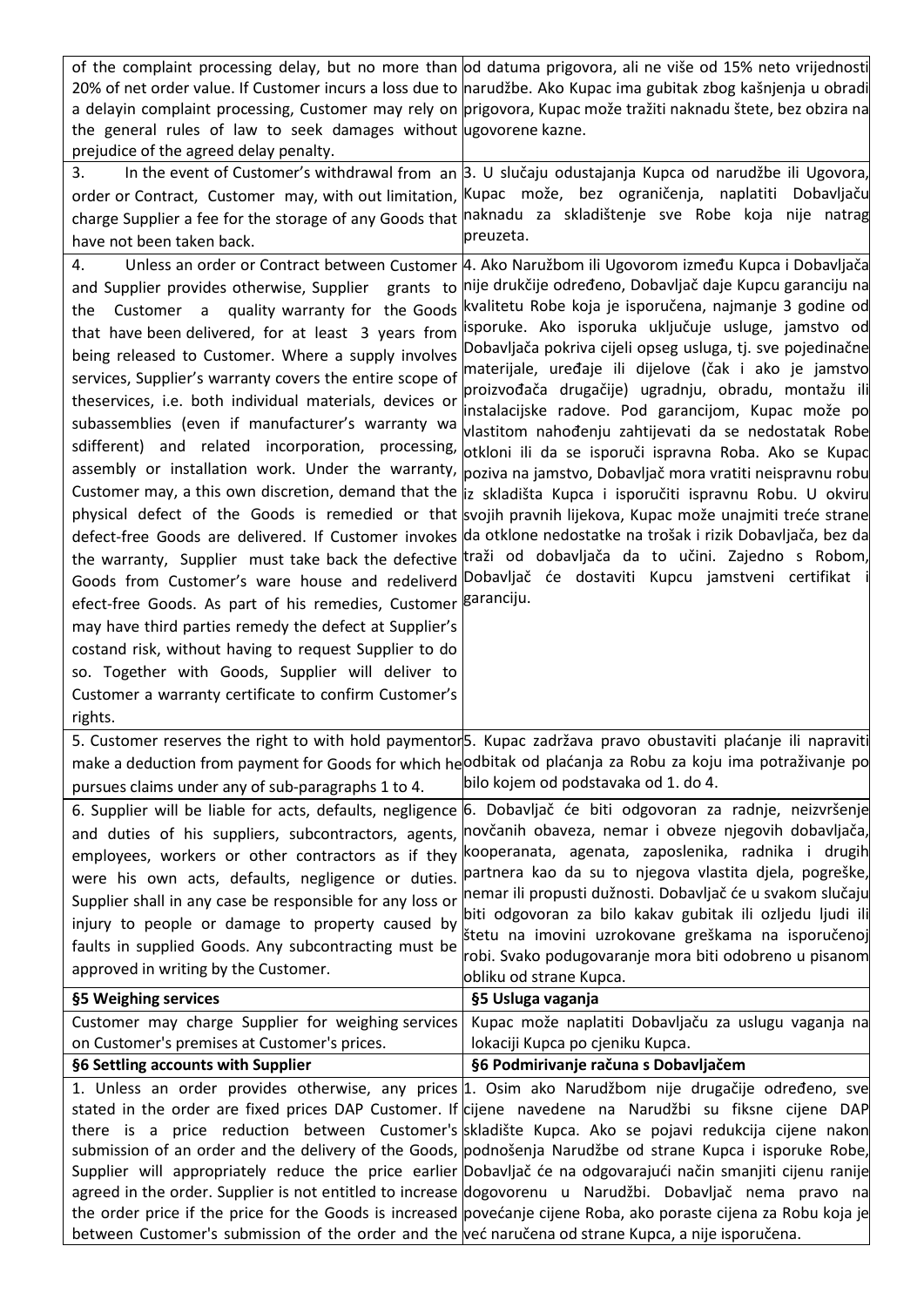| delivery of the Goods.                                                                            |                                                                                                                                   |
|---------------------------------------------------------------------------------------------------|-----------------------------------------------------------------------------------------------------------------------------------|
|                                                                                                   | 2. Order prices include appropriate packaging and 2. Cijene na Narudžbi uključuju odgovarajuću ambalažu i                         |
|                                                                                                   | packaging will, without limitation, comply with ambalaža će, bez ograničenja, na propisani način biti                             |
|                                                                                                   | applicable marking and labelling regulations. Order označena i obilježena. Cijene na Narudžbi pokrivaju sve                       |
|                                                                                                   | price cover all obligations, actions and burdens needed obaveze, postupke i opterećenja potrebna za potpuno                       |
| to fully perform the order.                                                                       | poštivanje Narudžbe.                                                                                                              |
| 3. Any prices and rebates for anorder will apply also to 3.                                       | rabati<br>Narudžbe<br>će<br>Sve<br>cijene<br>$\blacksquare$<br>za<br>se                                                           |
| changed orders and follow- up/additional orders.                                                  | primjenjivati i na promijenjene Narudžbe i naknadne /<br>dodatne Narudžbe.                                                        |
| 4. Orders are invoiced on the basis of acceptance                                                 | Narudžbe<br>će<br>fakturirati<br>4.<br>se<br>osnovi<br>na                                                                         |
|                                                                                                   | certificates signed in relation to Goods by Supplier potvrde prihvaćanja Robe od strane Dobavljača i Kupca.                       |
| and Customer. The fact that no claims are raised                                                  | by Cinjenica da nema prigovora od strane Kupca u trenutku                                                                         |
| Customer in an acceptance certificate in relation to                                              | prihvaćanje Robe, ne ograničava Kupca da izjavi prigovore                                                                         |
| defective Goods will not prevent him from raising such                                            | kasnije kada se uoče nedostaci.                                                                                                   |
| claims later if the defects only become apparent.                                                 |                                                                                                                                   |
|                                                                                                   | 5. In the event of orders relating to regular deliveries, 5. U slučaju Narudžbi koje se odnose na redovite                        |
|                                                                                                   | Customer's payments will be made on the basis of isporuke, Kupac će isplatu izvršiti na temelju zbirnih                           |
|                                                                                                   | summary invoices issued bySupplier on a monthly or računa izdanih od strane Dobavljača na mjesečnoj ili                           |
| weekly basis, as agreed with Customer.                                                            | tjednoj osnovi, kao što je dogovoreno s Kupcem.                                                                                   |
| 6. Where<br>pricing is stated in a foreign currency, 6.                                           | navodi<br>Ako<br>se<br>cijena<br>stranoj                                                                                          |
|                                                                                                   | u<br>valuti, Kupac i Dobavljač će platiti međusobne račune                                                                        |
| Customer and Supplier will settle mutual accounts                                                 | prema objavljenom srednjem tečaju Narodne banke                                                                                   |
| the published average<br>(middle)<br>according<br>to                                              | Hrvatske ("Banka") važećem na dan radnog dana koji                                                                                |
| exchangerate of the National Bank of Croatia ("Bank")                                             | prethodi datumu računa. Dobavljač se mora pobrinuti da                                                                            |
| applicable as at the date of the business day preceding                                           | se račun slaže s tečajem banke prema kojima će stranke                                                                            |
| the invoice date.Supplier must make sure the invoice                                              | podmiriti svoje međusobne račune. Dobavljač neće                                                                                  |
| refers to an exchange rate and an Bank table of                                                   | naplatiti Korisniku razlike u cijenama koje proizlaze iz                                                                          |
| exchange rates according to which the Parties will                                                | tečajnih razlika.                                                                                                                 |
| settle their mutual accounts. Supplier will not charge                                            |                                                                                                                                   |
| Customer for any price differences resulting from                                                 |                                                                                                                                   |
| foreign exchange differences.                                                                     |                                                                                                                                   |
| 7.                                                                                                | Where a delivery is for Goods with a net value 7. Ako je isporučena Roba u neto vrijednost višoj od                               |
| of more than 20000 EUR (o requivalent in a foreign                                                | 20.000 EUR (ili protuvrijednost u stranoj valuti), Kupac                                                                          |
| currency), Customer reserves the right to retain 10% of                                           | zadržava pravo zadržati 10% od te neto vrijednosti kao                                                                            |
| such net value as a security for any claims he may have                                           | osiguranje za sve zahtjeve koje bi on mogao imati prema §                                                                         |
| under §4 of the Conditions, for 1 year from the passage                                           | 4 Uvjeta, za period od godinu dana od prijenosa rizika                                                                            |
| of risk of accidental loss of or damage to the Goods.                                             | slučajnog gubitka ili oštećenja Robe.                                                                                             |
| §7 Payment terms                                                                                  | §7 Uvjeti plaćanja                                                                                                                |
|                                                                                                   |                                                                                                                                   |
| 1. Customer will pay for delivered Goods using non-cash <sup>1</sup> .                            | isporučenu<br>Robu<br>Kupac<br>će<br>platiti<br>za                                                                                |
|                                                                                                   | payment, that is by a bank transfer to Supplier's korištenjem bezgotovinskog plaćanja, odnosno putem                              |
| bankaccount.                                                                                      | bankovnog transfera na bankovni račun Dobavljača                                                                                  |
| 2. Payment for the Goods maybe made at a different <sup>2</sup> .                                 | Robu<br>može<br>Plaćanje<br>biti<br>izvršeno<br>za<br>na                                                                          |
| date on receipt of Customer's written consent.                                                    | drugačiji datum po primitku pisane suglasnosti Kupca.                                                                             |
|                                                                                                   |                                                                                                                                   |
| debit to Customer's bankaccount.                                                                  | 3. Payment is deemed to be made at the date of the 3. Plaćanje se smatra izvršenim na datum terećenja na<br>bankovni račun Kupca. |
|                                                                                                   |                                                                                                                                   |
|                                                                                                   | 4. Customer may make a set off against amounts due 4. Kupac može izvršiti kompenzaciju Obveze prema                               |
|                                                                                                   |                                                                                                                                   |
|                                                                                                   | to Supplier for any amounts due to Customer in dobavljaču na sve iznose u vezi s Narudžbom ili                                    |
| such amounts are not enforceable.                                                                 | connection with an order or order fulfilment, even if <i>ispunjenjem Narudžbe</i> , čak i ako ti iznosi nisu obvezujući.          |
| §8 Force majeure                                                                                  | §8 Viša sila                                                                                                                      |
| 1. Neither of the parties is liable for damage suffered 1. Niti jedna od strana nije odgovorna za | štetu                                                                                                                             |
| due to force majeure circumstances.                                                               | nastalu zbog više sile.                                                                                                           |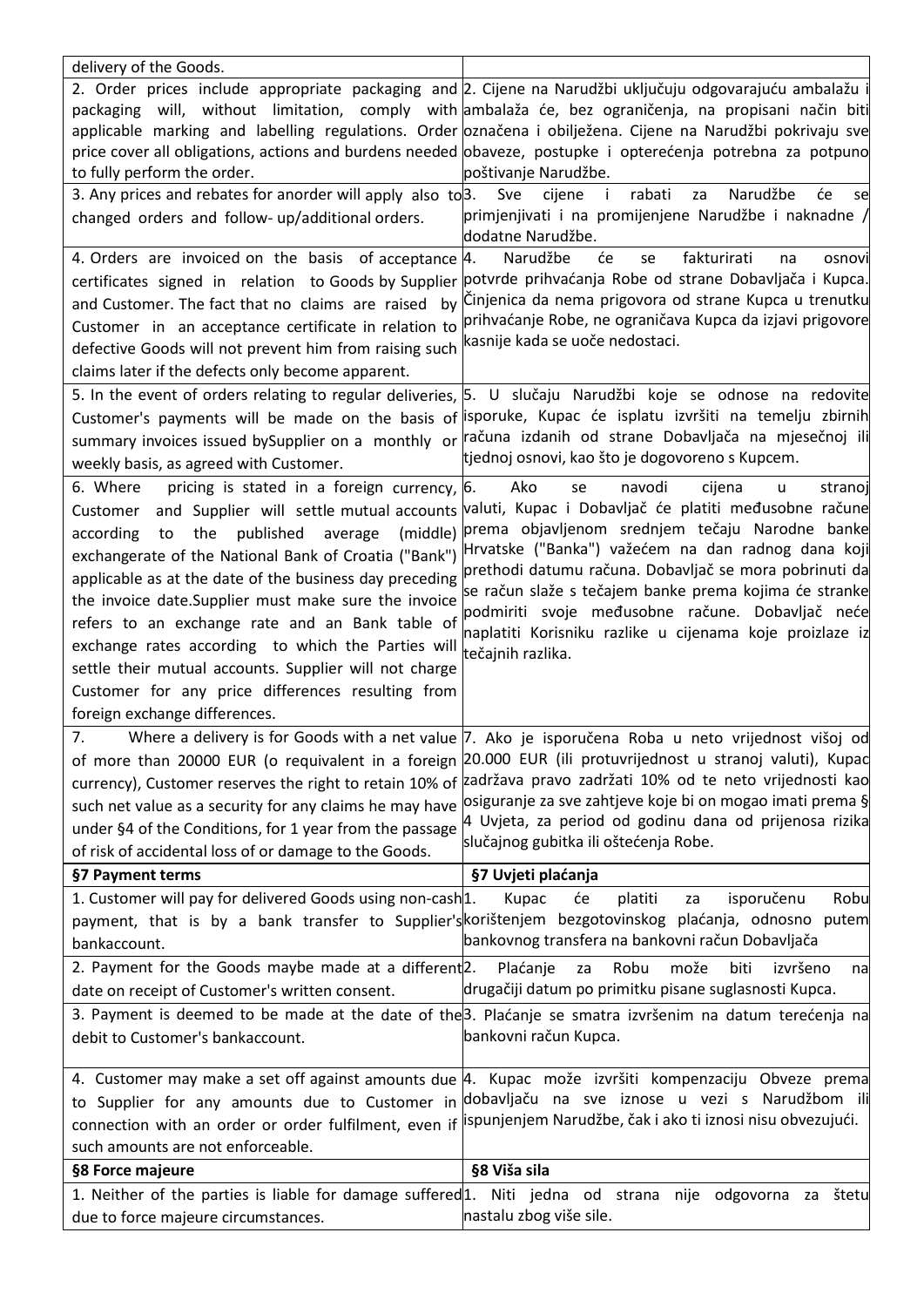| notices shall apply also to an information that such<br>circumstance is no longer present. Lack of notification<br>from the party to which it becomes impossible to fulfil<br>its contractual obligations due to force majeure<br>circumstances shall deprive this party of the right to<br>refer to force majeure circumstances in order to be<br>released from its liability. | 2. The party for which it be comes impossible to meet <sup>[2</sup> . Stranka kojoj postaje nemoguće ispuniti svoje ugovorne<br>its contractual obligations due to force majeure obveze zbog više sile, obavijestit će o tome drugu stranku<br>circumstances, shall notify of that the other party in u pisanom obliku najkasnije 14 dana od dana početka<br>writing latest 14 days as of the date of the beginning of takvih okolnosti. Obveza davanja takve obavijesti<br>such circumstances. The obligation to provide such primjenjuje se i na informaciju da takva okolnost više nije<br>prisutna. Nedostavljanje obavijesti od strane stranke koja<br>više ne može ispunjavati svoje ugovorne obveze zbog više<br>sile dovest će do prestanka prava ove stranke da se poziva<br>na višu silu kako bi se lišila svoje odgovornosti.                                                                                                                                                                                                                                                                                                                                                                                                                                                                                                                                                                                                   |
|---------------------------------------------------------------------------------------------------------------------------------------------------------------------------------------------------------------------------------------------------------------------------------------------------------------------------------------------------------------------------------|--------------------------------------------------------------------------------------------------------------------------------------------------------------------------------------------------------------------------------------------------------------------------------------------------------------------------------------------------------------------------------------------------------------------------------------------------------------------------------------------------------------------------------------------------------------------------------------------------------------------------------------------------------------------------------------------------------------------------------------------------------------------------------------------------------------------------------------------------------------------------------------------------------------------------------------------------------------------------------------------------------------------------------------------------------------------------------------------------------------------------------------------------------------------------------------------------------------------------------------------------------------------------------------------------------------------------------------------------------------------------------------------------------------------------------------------|
| during which the above circumstances or their a vrijeme-trajanja-posljedica.<br>consequences last.                                                                                                                                                                                                                                                                              | 3. When force majeure circumstance occurs the time 3. Kad nastanu okolnosti više sile vrijeme predviđeno za<br>stipulated for fulfil ment by the parties of their ispunjenje obveza Stranaka po ovom Ugovoru će se<br>obligations here under shall be extended for the period <i>produžiti za razdoblje trajanja gore navedenih okolnosti ili</i>                                                                                                                                                                                                                                                                                                                                                                                                                                                                                                                                                                                                                                                                                                                                                                                                                                                                                                                                                                                                                                                                                          |
| 4. If suspension caused by force majeure lasts more $ 4$ .<br>than 30 days, the party which is not affected by force traje<br>part or the entire, order without granting an additional<br>period but, with the exclusion of anyfurther indemnity.                                                                                                                               | više<br>sile<br>Ako<br>odgoda<br>izvršenja<br>zbog<br>od<br>dana,<br>više<br>30<br>stranka<br>koja<br>nije<br>majeure circumstance is entitled to with draw from, a pod utjecajem više sile ima pravo povući se iz dijela ili<br>cijele Narudžbe, bez odobrenja dodatnog razdoblja za<br>izvršenje, ali uz isključenje bilo kakvog odštetnog zahtjeva.                                                                                                                                                                                                                                                                                                                                                                                                                                                                                                                                                                                                                                                                                                                                                                                                                                                                                                                                                                                                                                                                                     |
| §9 Final provisions                                                                                                                                                                                                                                                                                                                                                             | §9 Završne odredbe                                                                                                                                                                                                                                                                                                                                                                                                                                                                                                                                                                                                                                                                                                                                                                                                                                                                                                                                                                                                                                                                                                                                                                                                                                                                                                                                                                                                                         |
| consent to assign any rights or duties of a Kronospan<br>Entity to Customer.                                                                                                                                                                                                                                                                                                    | 1. Supplier is not entitled to as sign his rights or duties <sup>1</sup> . Dobavljač nema pravo prenijeti svoja prava ili dužnosti<br>in relation to Customer without Customer's priorul odnosu na Kupca, bez prethodnog pisanog pristanka<br>written consent. Signing a Contract in accordance with Kupca. Potpisivanje ugovora u skladu s Uvjetima znači da<br>the Conditions means that Supplier gives unconditionalDobavljač daje bezuvjetni pristanak za dodjeljivanje prava<br>ili dužnosti Kronospan entiteta Kupcu.                                                                                                                                                                                                                                                                                                                                                                                                                                                                                                                                                                                                                                                                                                                                                                                                                                                                                                                |
| consent or ifrequired by mandatory provisions oflaw. In<br>breach of the foregoing obligations, Customer<br>without<br>(direct) damages, for consequential (indirect) damages ugovorenu ugovornu kaznu.<br>and lost profits.                                                                                                                                                    | 2. Supplier will maintain the secrecy of order terms <sup>2</sup> . Dobavljač će poštivati tajnost uvjeta Narudžbe<br>agreed with Customer and of any Customer-related dogovorene s Kupcem kao i bilo kakve informacije vezane<br>information which comes to Supplier's attention whenul Kupca koja Dobavljač sazna tijekom pregovara ili<br>negotiating or fulfilling an order. Supplier may disclose izvršavanja Narudžba. Dobavljač može otkriti takve<br>such information only on receipt of Customer's written informacije samo po primitku pisanog pristanka Kupca ili<br>ako to zahtijevaju obvezne odredbe zakona. U slučaju<br>kršenja navedenih obveza, Dobavljač će platiti Korisniku<br>the event of a breach of the above obligations, Supplier ugovornu kaznu od 5000 eura u protuvrijednosti u<br>will pay Customer a contractual penalty of 5000 EUR for kunama po srednjem tečaju HNB-a za svako kršenje. Ako<br>each breach. If Customer in cursaloss due to Supplier's Kupac snosi gubitak zbog povrede prethodno navedenih<br>mayobveza Dobavljača, Kupac može tražiti naknadu štete od<br>rely on the general rules of law to seek to damages Dobavljača i za običnu štetu (umanjenje imovine) i<br>prejudice of the agreed delay penalty lizgubljenu korist (sprečavanja povećanja imovine), kao i za<br>Customer may seek damages from Supplier for actualsporedne ili posljedične (neizravne) štete, bez obzira na |
| for at least<br>copies of relevant insurance documents.                                                                                                                                                                                                                                                                                                                         | 3. Supplier must maintain business liability insurance3. Dobavljač je dužan sklopiti Osiguranje od odgovornosti<br>100% of Customer order value. If sona najmanje 100% vrijednosti narudžbe. Ako to zatraži<br>requested by Customer, Supplier must submit to him kupac, dobavljač mora dostaviti kopije relevantnih<br>dokumenata osiguranja.                                                                                                                                                                                                                                                                                                                                                                                                                                                                                                                                                                                                                                                                                                                                                                                                                                                                                                                                                                                                                                                                                             |
| staff and of any contracts between Customer and Kupca i svim ugovorima između Kupca i Dobavljača<br>Supplier.                                                                                                                                                                                                                                                                   | 4. The Conditions are an integral part of any orders for 4. Uvjeti su sastavni dio svake Narudžbe za Robu<br>Goods made with Supplier by Customer's authorised ugovorene s Dobavljačem od strane ovlaštenog osoblja                                                                                                                                                                                                                                                                                                                                                                                                                                                                                                                                                                                                                                                                                                                                                                                                                                                                                                                                                                                                                                                                                                                                                                                                                        |